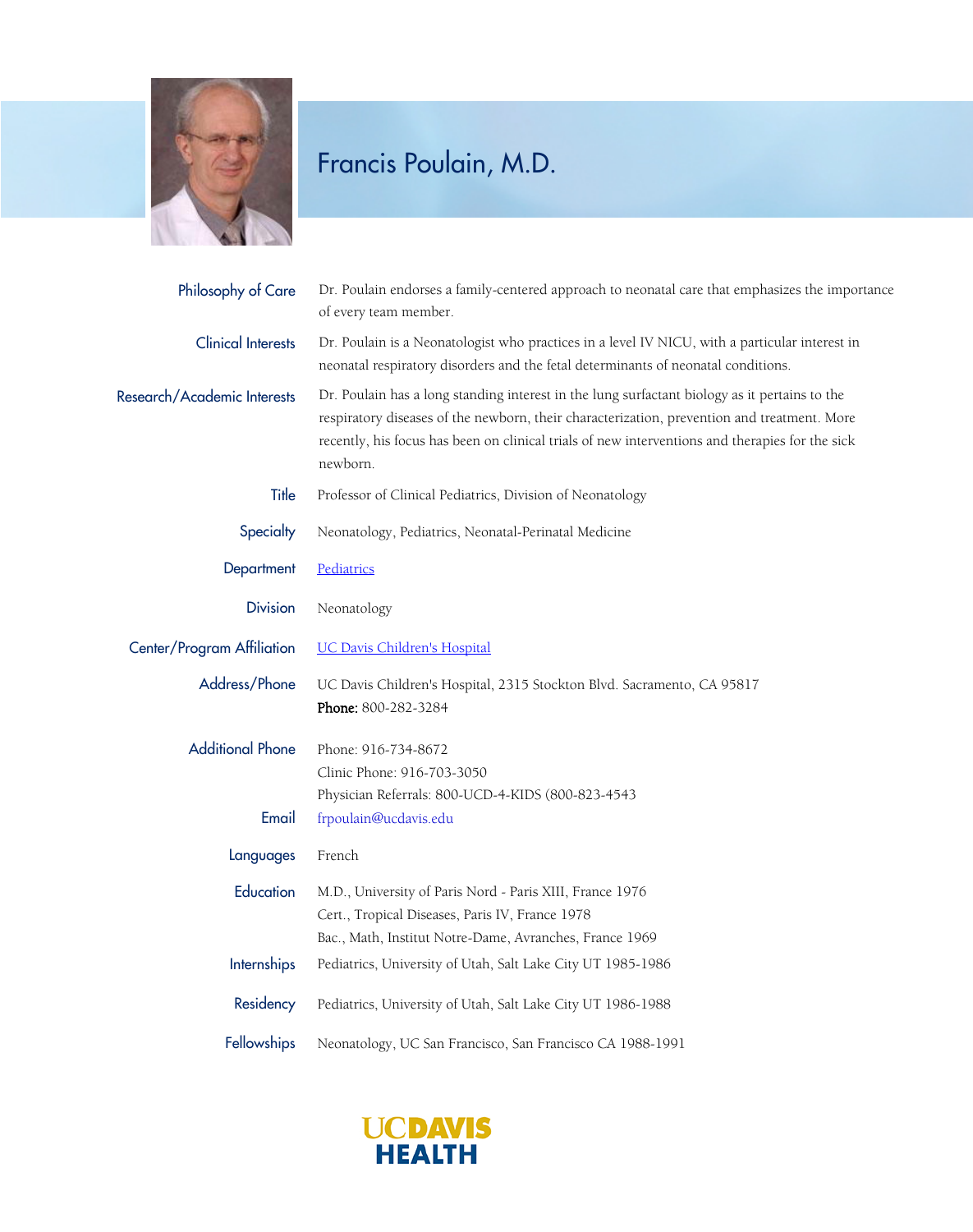

| <b>Board Certifications</b>       | American Board of Internal Medicine, Tropical Medicine                                                                                                                                                                                                                                                                                                                                                                                                                                                                                                                                                                                                        |
|-----------------------------------|---------------------------------------------------------------------------------------------------------------------------------------------------------------------------------------------------------------------------------------------------------------------------------------------------------------------------------------------------------------------------------------------------------------------------------------------------------------------------------------------------------------------------------------------------------------------------------------------------------------------------------------------------------------|
|                                   | American Board of Pediatrics                                                                                                                                                                                                                                                                                                                                                                                                                                                                                                                                                                                                                                  |
|                                   | American Board of Pediatrics, Neonatal-Perinatal Medicine                                                                                                                                                                                                                                                                                                                                                                                                                                                                                                                                                                                                     |
| <b>Professional Memberships</b>   | American Academy of Pediatrics, Fellow                                                                                                                                                                                                                                                                                                                                                                                                                                                                                                                                                                                                                        |
|                                   | California Association of Neonatologists                                                                                                                                                                                                                                                                                                                                                                                                                                                                                                                                                                                                                      |
|                                   | Society for Pediatric Research                                                                                                                                                                                                                                                                                                                                                                                                                                                                                                                                                                                                                                |
| <b>Honors and Awards</b>          | A multi-centre, randomized, placebo-controlled, double-blind, two-armed, parallel group study to<br>evaluate efficacy and safety of IV sildenafil in the treatment of neonates with persistent pulmonary<br>hypertension or hypoxic respiratory failure. Site PI 2015, 2016, 2017, 2018, 2019<br>The sustained aeration of infants lungs (SAIL) study. Site PI 2015, 2016, 2017, 2018<br>Health Sciences Research Award, UCD (PI) 2003, 2004, 2005<br>Research Grant, Children's Miracle Network (PI) 2002, 2003<br>Research Grant RO1 (Co-investigator, HD38462) 2000, 2001                                                                                  |
| <b>Select Recent Publications</b> | Sparks TN, Lianoglou BR, Adami RR, Pluym ID, Holliman K, Duffy J, Downum SL, Patel S, Faubel<br>A, Boe NM, Field NT, Murphy A, Laurent LC, Jolley J, Uy C, Slavotinek AM, Devine P, Hodoglugil<br>U, Van Ziffle J, Sanders SJ, MacKenzie TC, Norton ME; University of California Fetal-Maternal<br>Consortium; University of California, San Francisco Center for Maternal-Fetal Precision Medicine.<br>Exome Sequencing for Prenatal Diagnosis in Nonimmune Hydrops Fetalis. N Engl J Med. 2020 Oct<br>29;383(18):1746-1756. doi:10.1056/NEJMoa2023643. Epub 2020 Oct 7. PMID:33027564.                                                                      |
|                                   | Kirpalani H, Ratcliffe SJ, Keszler M, Davis PG, Foglia EE, Te Pas A, Fernando M, Chaudhary A,<br>Localio R, van Kaam AH, Onland W, Owen LS, Schmölzer GM, Katheria A, Hummler H, Lista G,<br>Abbasi S, Klotz D, Simma B, Nadkarni V, Poulain FR, Donn SM, Kim HS, Park WS, Cadet C, Kong<br>JY, Smith A, Guillen U, Liley HG, Hopper AO, Tamura M; SAIL Site Investigators. Effect of<br>Sustained Inflations vs Intermittent Positive Pressure Ventilation on Bronchopulmonary Dysplasia<br>or Death Among Extremely Preterm Infants: The SAIL Randomized Clinical Trial. JAMA. 2019 Mar<br>26;321(12):1165-1175. doi:10.1001/jama.2019.1660. PMID:30912836. |

Hu F, Ding G, Zhang Z, Gatto LA, Hawgood S, Poulain FR, Cooney RN, Wang G. Innate immunity of surfactant proteins A and D in urinary tract infection with uropathogenic Escherichia coli. Innate Immun. 2016 Jan;22(1):9-20. doi:10.1177/1753425915609973. Epub 2015 Oct 28. PMID: 26511057.

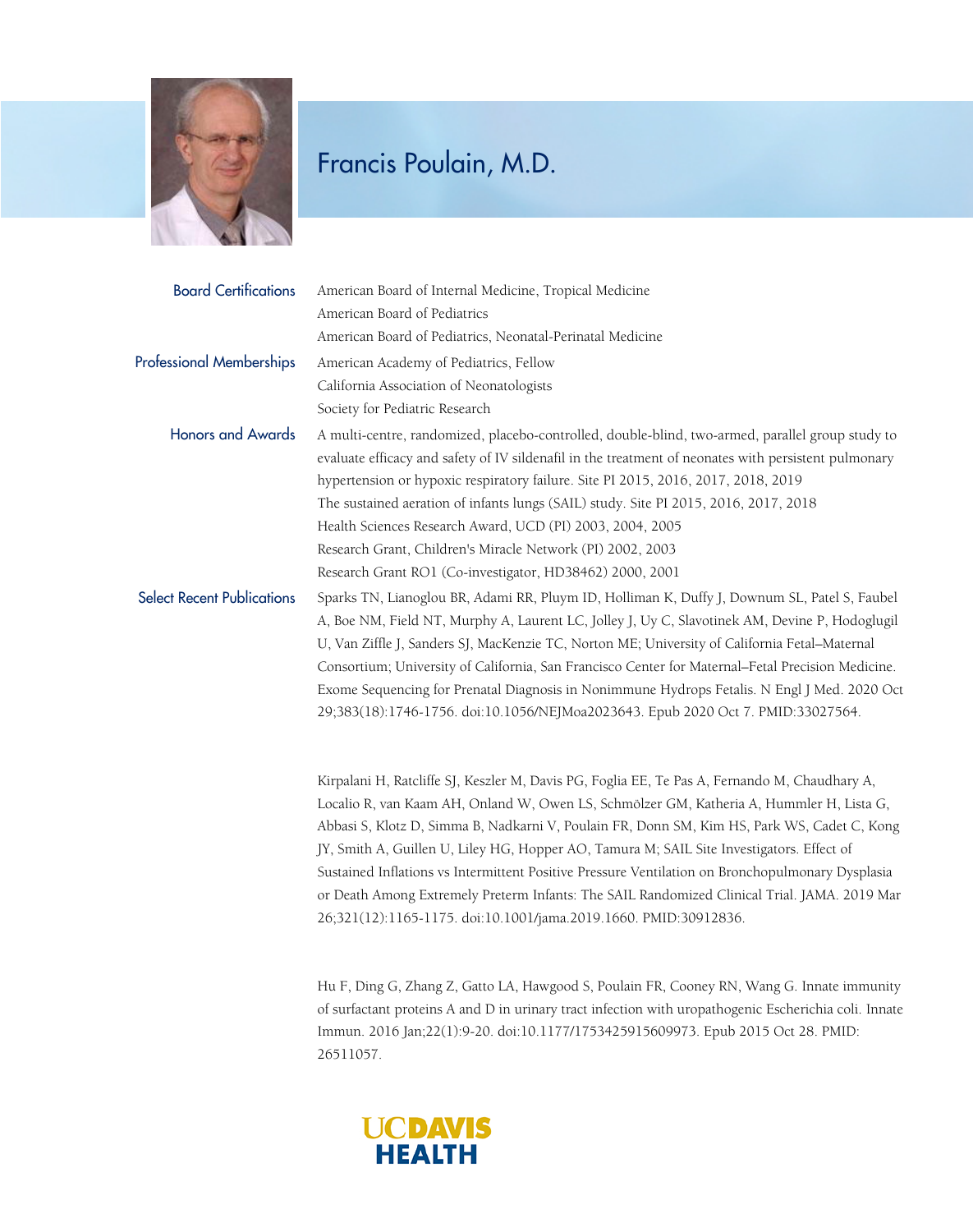

Taché V, Bivina L, White S, Gregg J, Deignan J, Boyadjievd SA, Poulain FR. Lipoyltransferase 1 Gene Defect Resulting in Fatal Lactic Acidosis in Two Siblings. Case Rep Obstet Gynecol. 2016; 2016:6520148. doi:10.1155/2016/6520148. Epub 2016 May 10. PMID:27247813.

Lusk LA, Brown EG, Overcash RT, Grogan TR, Keller RL, Kim JH, Poulain FR, Shew SB, Uy C, DeUgarte DA; University of California Fetal Consortium. Multi-institutional practice patterns and outcomes in uncomplicated gastroschisis: a report from the University of California Fetal Consortium (UCfC). J Pediatr Surg. 2014 Dec;49(12):1782-6. doi:10.1016/j.jpedsurg. 2014.09.018. Epub 2014 Nov 14. PMID:25487483.

Overcash RT, DeUgarte DA, Stephenson ML, Gutkin RM, Norton ME, Parmar S, Porto M, Poulain FR, Schrimmer DB; University of California Fetal Consortium. Factors associated with gastroschisis outcomes. Obstet Gynecol. 2014 Sep;124(3):551-557. doi:10.1097/AOG.0000000000000425. PMID:25162255.

Ghorishi Z, Milstein JM, Poulain FR, Moon-Grady A, Tacy T, Bennett SH, Fineman JR, Eldridge MW. Shear stress paradigm for perinatal fractal arterial network remodeling in lambs with pulmonary hypertension and increased pulmonary blood flow. Am J Physiol Heart Circ Physiol. 2007 Jun;292(6):H3006-18. doi:10.1152/ajpheart.01012.2006. Epub 2007 Feb 16. PMID: 17308003.

Hortobágyi L, Kierstein S, Krytska K, Zhu X, Das AM, Poulain F, Haczku A. Surfactant protein D inhibits TNF-alpha production by macrophages and dendritic cells in mice. J Allergy Clin Immunol. 2008 Sep;122(3):521-528. doi:10.1016/j.jaci.2008.05.002. Epub 2008 Jun 12. PMID: 18554706.

Chiou HL, Diaz R, Orlino E Jr, Poulain FR. Acute airway obstruction by a sheared endotracheal intubation stylet sheath in a premature infant. J Perinatol. 2007 Nov;27(11):727-9. doi:10.1038/sj.